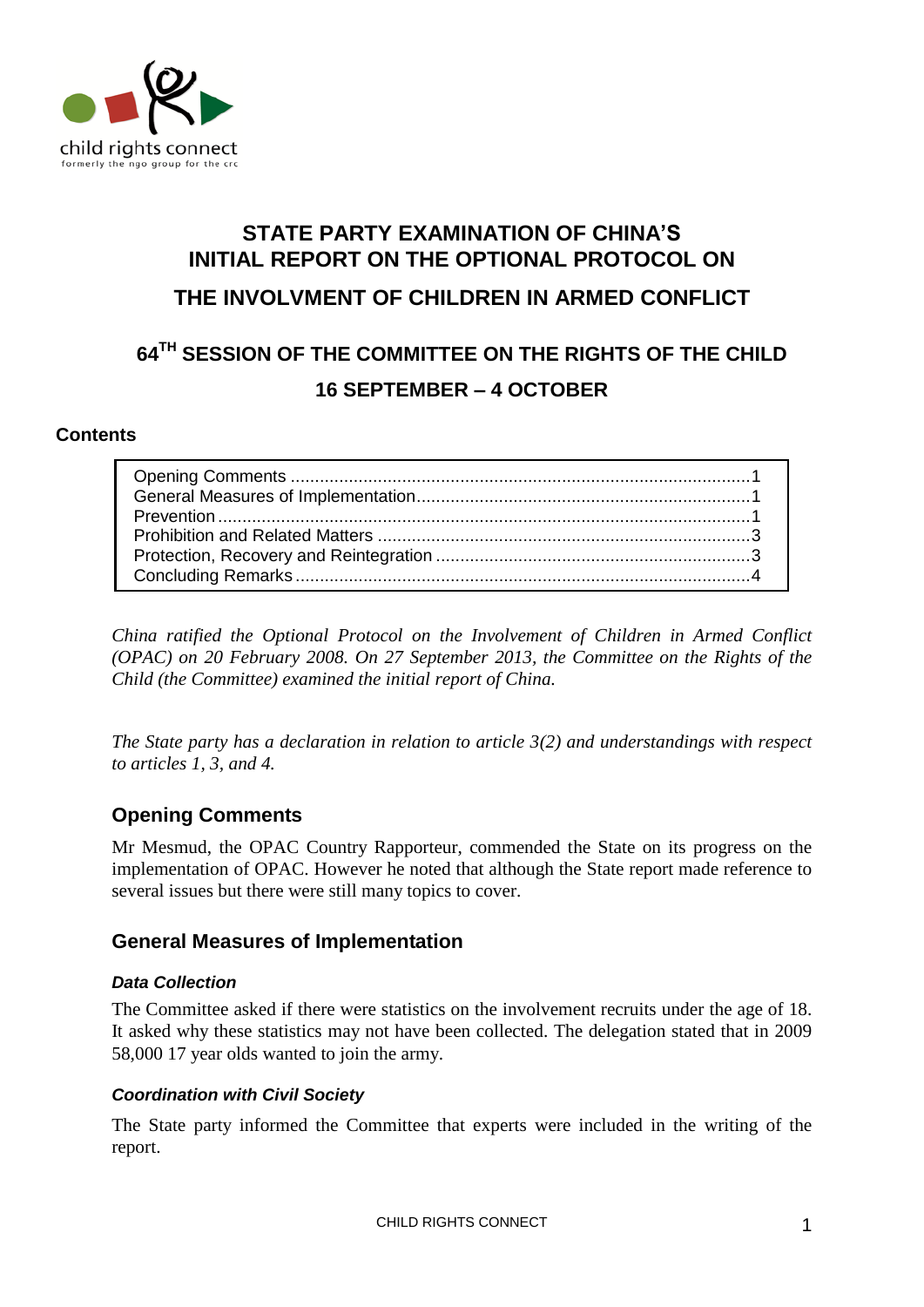## **Prevention**

#### *Military schools*

The Committee asked about the provision of military training in the main education system. It noted that schools had been teaching the handling of firearms. The Committee noted that there were 63 military colleges and schools. It asked about the regulation of non-state armed groups and why the State party had not introduced regulations for such groups

The Committee said that it had received information that secondary school students are required to go through one month of military training. The delegation clarified that about one week of experience is provided for children and that they had no contact with arms. The delegation explained that for many young people short term fixed military training could be beneficial

The delegation explained that the age of recruits in the militia is 18-35. It explained that the majority of recruits for the militia were retired service men, so people over the age of 20.

#### *Enrolment and voluntary recruitment*

The Committee asked if the State party had had any intention to raise the minimum age of conscription from 17 to 18. It noted that the State had indicated that the minimum age was 18 but citizens over 17 may be recruited for national service. The Committee asked for clarification about the age limit for military service being applied flexibly in China. The Committee wanted clarification on this issue and asked if additional safeguards had been put in place in compliance with the OPAC measure of using children as a last resort. The Committee asked how the age of new recruits is verified before they sign up. It asked if every individual is interviewed. It also questioned new recruits motivation to join the army. The delegation confirmed that recruits signed up for their own personal wishes and reasons. The delegation informed the Committee that it was an honour to join the army in the State party; furthermore the army provided skills for young people which made them more employable and helped their career development.

The delegation explained that there is a strict registration system for new recruits. It said that 17 year olds who want to register had to bring their ID and qualifications in order to confirm their age and identity. The bodies that managed these issues were the Ministry of Public Security, The Ministry of Health, the Ministry of Public Security and the Ministry of Education. These recruits had to have finished their education before signing up. The Committee asked the delegation to clarify if people without birth certificates are entitled to sign up. The delegation confirmed that this identification was necessary to sign up.

The Committee asked if the State party were not changing the age of conscription to 18 because of a recruitment shortage. It asked about information that is provided to parents who want their children to join voluntarily. The delegation stated that conscription was publicised and that information about these roles was provided to schools and families.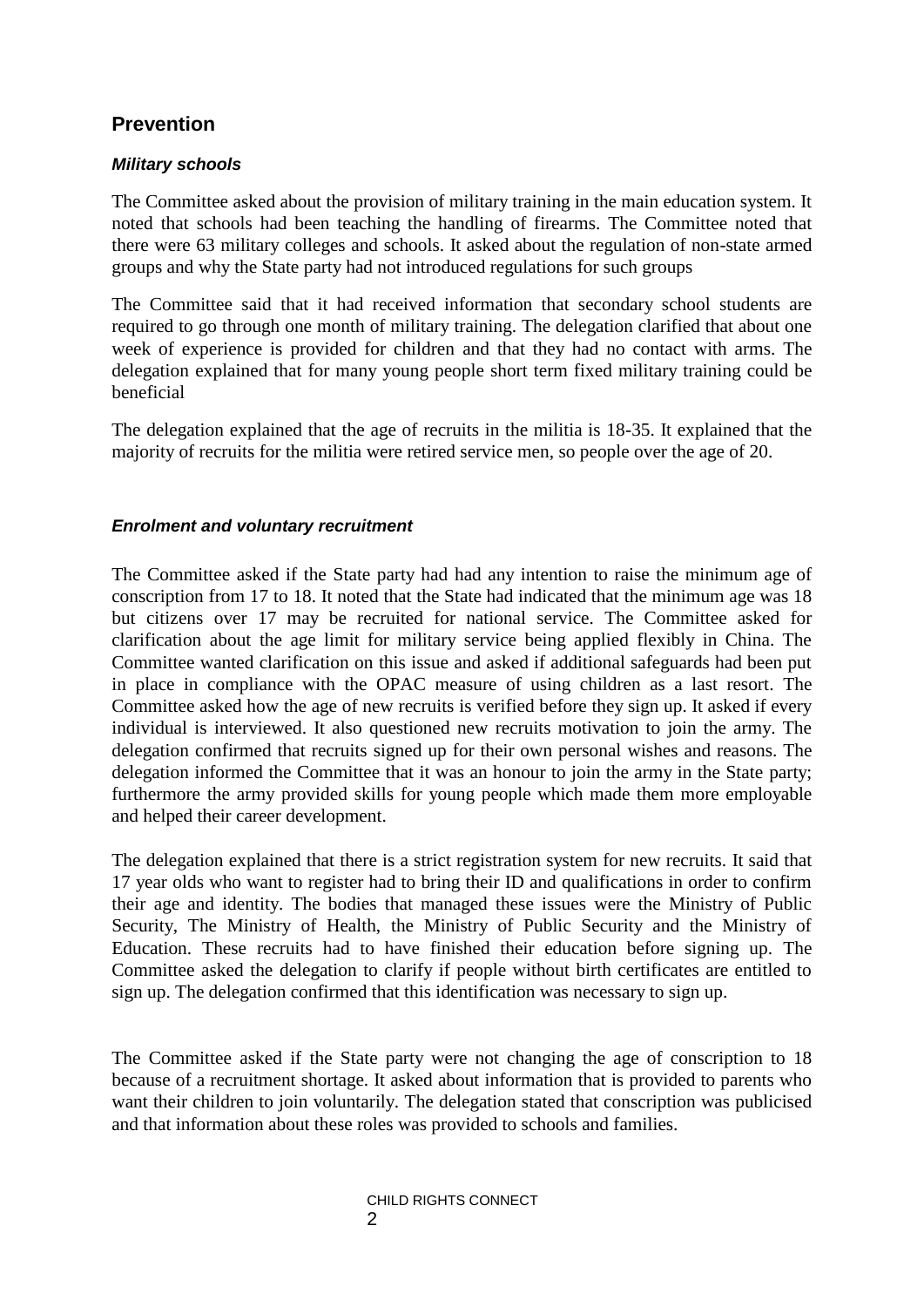The Committee acknowledged that children who finished school were very keen to join the armed forces. It noted that these children were coming out of secondary school with debt and questioned whether they might have wanted to join the army in order to alleviate this debt. It asked what alternative opportunities there were for these families.

#### *Export of weapons*

The Committee asked if there were financial considerations for the State regarding humanitarian issues. The delegation said that regarding the arms trade the exportation of small arms did not take place in the countries that had seriously abused child rights in armed conflict. The State party had established a register for the export of small and light arms.

### <span id="page-2-0"></span>**Prohibition and Related Matters**

#### *Armed groups and private security companies*

The Committee asked how the State party addressed the issue of private and national security institutions. It questioned why there was no legislation prohibiting the use of children in armed groups and private security companies and that this was an issue which may need to be legislated against in the future. It asked whether the State party's law of national defence prohibited and criminalised the use of children in non-state armed groups.

The delegation stated that the State party has a law that prohibits all illegal armed groups and activities (non-state armed groups article 25 bureau of China). The delegation stated that this issue was not an urgent matter and that there was not the need to legislate against this eventuality.

#### *Extradition*

The Committee asked the delegation if the State had received requests for extradition. It asked the State how it prosecuted crimes that had been committed against those who commit crimes against children.

#### *Security Council*

The Committee noted the importance of the State party's role in the Security Council. It asked the delegation how the State would use their position in the Security Council to enhance children's rights in relation to armed conflict. It noted that only four countries had abstained to the Secretary General's resolution on armed conflict of which China was one of the abstaining counties. The Committee questioned the State party about this abstention. The delegation re-iterated the importance of the military council and said that its voting choices in the Council should not be taken out of context. It reaffirmed that China's position concerning children in armed conflict is clear.

## <span id="page-2-1"></span>**Protection, Recovery and Reintegration**

#### *Assistance to former child soldiers*

The Committee questioned the State about the screening of children that may have been child soldiers or involved in armed groups. It reminded the State that OPAC imposes an obligation to support and assist these children. The delegation stated that they would take this question